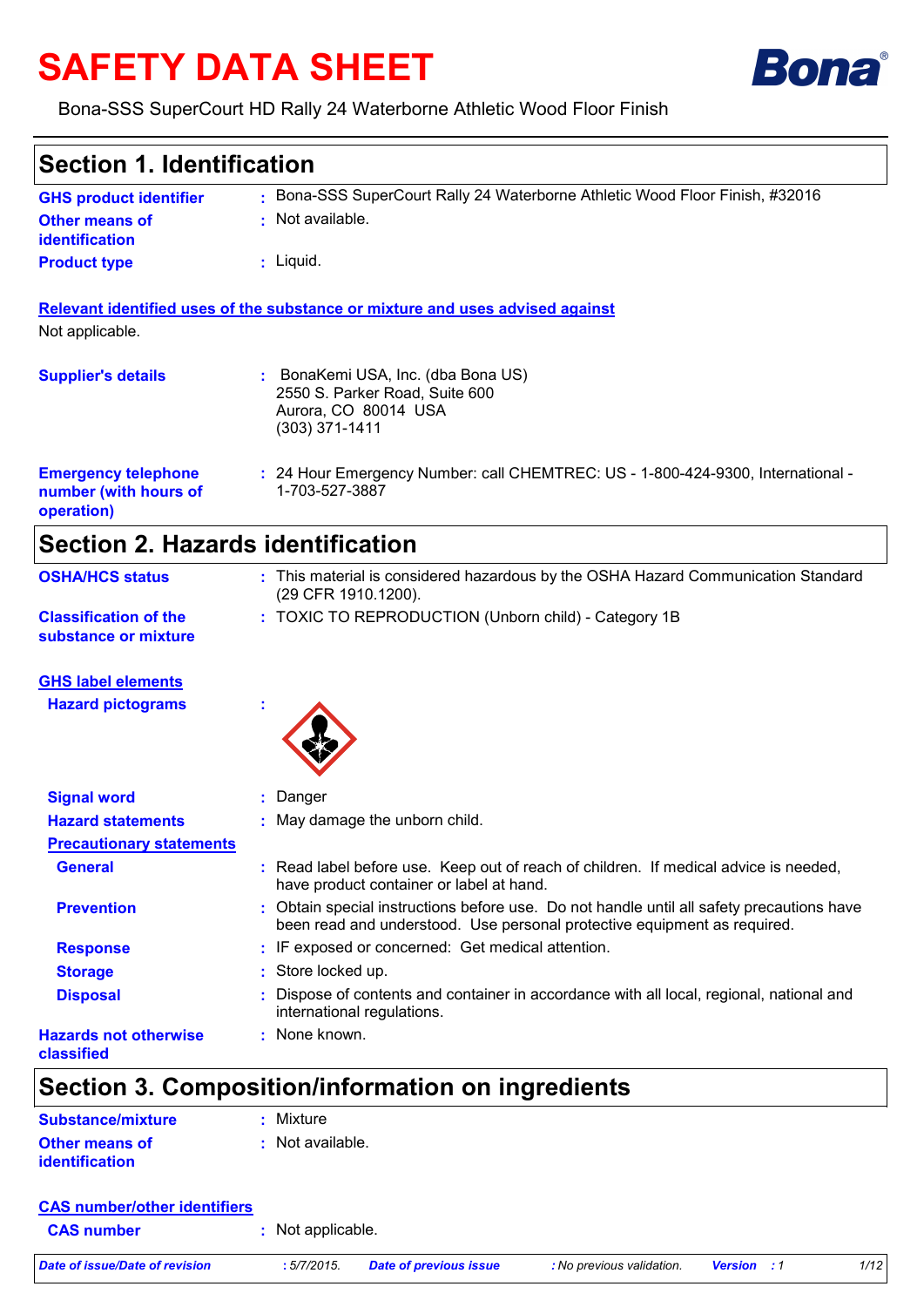### **Section 3. Composition/information on ingredients**

**Product code :** Not available.

| <b>Ingredient name</b>          |               | <b>CAS number</b> |
|---------------------------------|---------------|-------------------|
| N-methyl-2-pyrrolidone          | $\geq$ 3 − <5 | 872-50-4          |
| (2-methoxymethylethoxy)propanol | I≥1 - <3      | 34590-94-8        |

Any concentration shown as a range is to protect confidentiality or is due to batch variation.

**There are no additional ingredients present which, within the current knowledge of the supplier and in the concentrations applicable, are classified as hazardous to health or the environment and hence require reporting in this section.**

**Occupational exposure limits, if available, are listed in Section 8.**

### **Section 4. First aid measures**

### **Description of necessary first aid measures**

| <b>Eye contact</b>  | : Immediately flush eyes with plenty of water, occasionally lifting the upper and lower<br>eyelids. Check for and remove any contact lenses. Continue to rinse for at least 10<br>minutes. Get medical attention if irritation occurs.                                                                                                                                                                                                                                                                                                                                                                                                                                                                                                                                    |
|---------------------|---------------------------------------------------------------------------------------------------------------------------------------------------------------------------------------------------------------------------------------------------------------------------------------------------------------------------------------------------------------------------------------------------------------------------------------------------------------------------------------------------------------------------------------------------------------------------------------------------------------------------------------------------------------------------------------------------------------------------------------------------------------------------|
| <b>Inhalation</b>   | : Remove victim to fresh air and keep at rest in a position comfortable for breathing. If<br>not breathing, if breathing is irregular or if respiratory arrest occurs, provide artificial<br>respiration or oxygen by trained personnel. It may be dangerous to the person providing<br>aid to give mouth-to-mouth resuscitation. Get medical attention. If unconscious, place<br>in recovery position and get medical attention immediately. Maintain an open airway.<br>Loosen tight clothing such as a collar, tie, belt or waistband. In case of inhalation of<br>decomposition products in a fire, symptoms may be delayed. The exposed person may<br>need to be kept under medical surveillance for 48 hours.                                                       |
| <b>Skin contact</b> | : Flush contaminated skin with plenty of water. Remove contaminated clothing and<br>shoes. Wash contaminated clothing thoroughly with water before removing it, or wear<br>gloves. Continue to rinse for at least 10 minutes. Get medical attention. Wash clothing<br>before reuse. Clean shoes thoroughly before reuse.                                                                                                                                                                                                                                                                                                                                                                                                                                                  |
| <b>Ingestion</b>    | : Wash out mouth with water. Remove dentures if any. Remove victim to fresh air and<br>keep at rest in a position comfortable for breathing. If material has been swallowed and<br>the exposed person is conscious, give small quantities of water to drink. Stop if the<br>exposed person feels sick as vomiting may be dangerous. Do not induce vomiting<br>unless directed to do so by medical personnel. If vomiting occurs, the head should be<br>kept low so that vomit does not enter the lungs. Get medical attention. Never give<br>anything by mouth to an unconscious person. If unconscious, place in recovery position<br>and get medical attention immediately. Maintain an open airway. Loosen tight clothing<br>such as a collar, tie, belt or waistband. |

### **Most important symptoms/effects, acute and delayed**

| <b>Potential acute health effects</b> |                                                                                                                             |
|---------------------------------------|-----------------------------------------------------------------------------------------------------------------------------|
| <b>Eye contact</b>                    | : No known significant effects or critical hazards.                                                                         |
| <b>Inhalation</b>                     | : No known significant effects or critical hazards.                                                                         |
| <b>Skin contact</b>                   | : No known significant effects or critical hazards.                                                                         |
| <b>Ingestion</b>                      | : No known significant effects or critical hazards.                                                                         |
| <b>Over-exposure signs/symptoms</b>   |                                                                                                                             |
| <b>Eye contact</b>                    | : No specific data.                                                                                                         |
| <b>Inhalation</b>                     | : Adverse symptoms may include the following:<br>reduced fetal weight<br>increase in fetal deaths<br>skeletal malformations |
| <b>Skin contact</b>                   | : Adverse symptoms may include the following:<br>reduced fetal weight<br>increase in fetal deaths<br>skeletal malformations |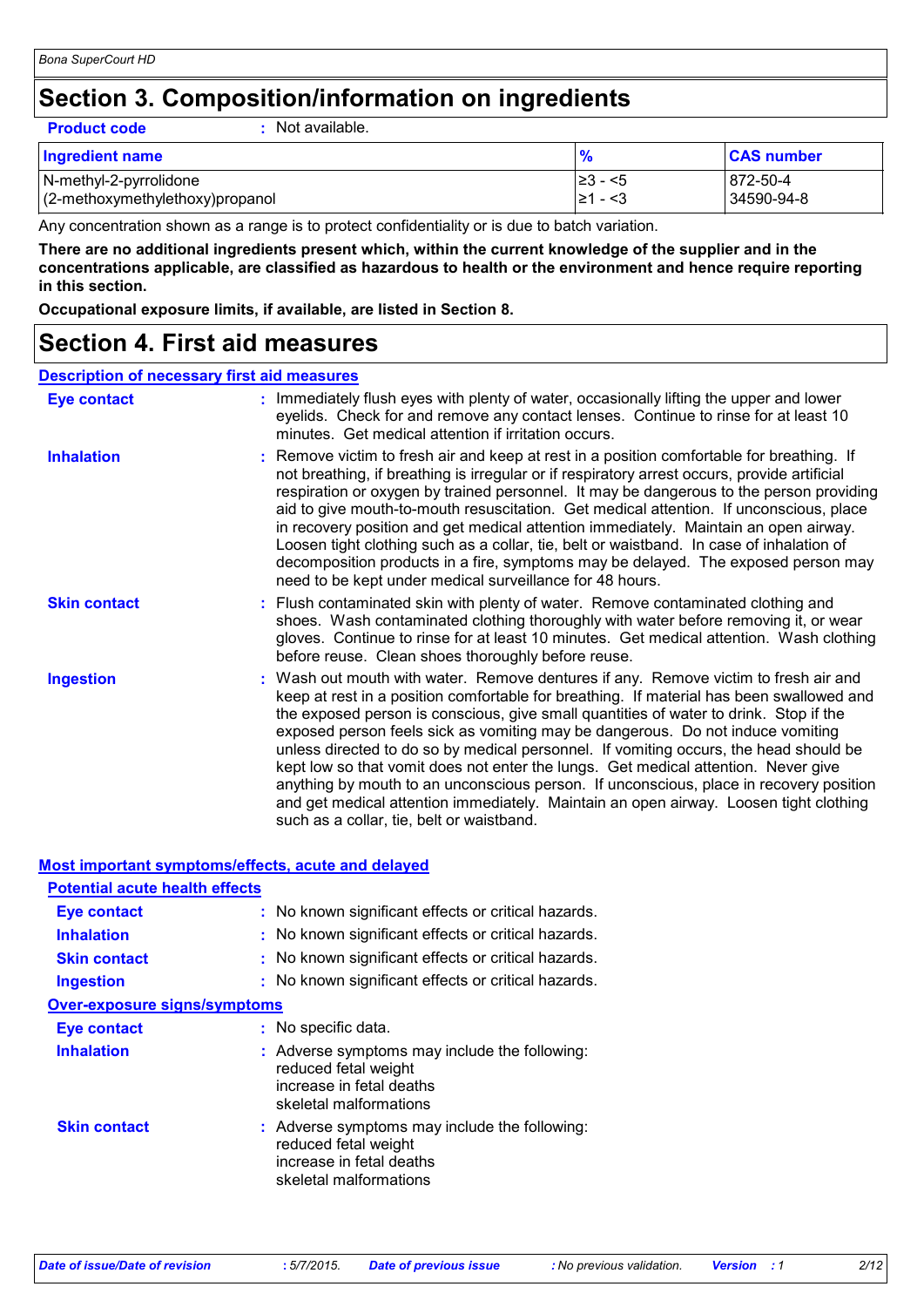### **Section 4. First aid measures**

| <b>Ingestion</b>                  | : Adverse symptoms may include the following:<br>reduced fetal weight<br>increase in fetal deaths<br>skeletal malformations                                                                                                                                                       |  |
|-----------------------------------|-----------------------------------------------------------------------------------------------------------------------------------------------------------------------------------------------------------------------------------------------------------------------------------|--|
|                                   | Indication of immediate medical attention and special treatment needed, if necessary                                                                                                                                                                                              |  |
| <b>Notes to physician</b>         | : In case of inhalation of decomposition products in a fire, symptoms may be delayed.<br>The exposed person may need to be kept under medical surveillance for 48 hours.                                                                                                          |  |
| <b>Specific treatments</b>        | : No specific treatment.                                                                                                                                                                                                                                                          |  |
| <b>Protection of first-aiders</b> | : No action shall be taken involving any personal risk or without suitable training. If it is<br>suspected that fumes are still present, the rescuer should wear an appropriate mask or<br>self-contained breathing apparatus. It may be dangerous to the person providing aid to |  |

before removing it, or wear gloves.

give mouth-to-mouth resuscitation. Wash contaminated clothing thoroughly with water

**See toxicological information (Section 11)**

### **Section 5. Fire-fighting measures**

| <b>Extinguishing media</b>                               |                                                                                                                                                                                                     |
|----------------------------------------------------------|-----------------------------------------------------------------------------------------------------------------------------------------------------------------------------------------------------|
| <b>Suitable extinguishing</b><br>media                   | : Use an extinguishing agent suitable for the surrounding fire.                                                                                                                                     |
| <b>Unsuitable extinguishing</b><br>media                 | : None known.                                                                                                                                                                                       |
| <b>Specific hazards arising</b><br>from the chemical     | : In a fire or if heated, a pressure increase will occur and the container may burst.                                                                                                               |
| <b>Hazardous thermal</b><br>decomposition products       | : Decomposition products may include the following materials:<br>carbon dioxide<br>carbon monoxide<br>nitrogen oxides                                                                               |
| <b>Special protective actions</b><br>for fire-fighters   | : Promptly isolate the scene by removing all persons from the vicinity of the incident if<br>there is a fire. No action shall be taken involving any personal risk or without suitable<br>training. |
| <b>Special protective</b><br>equipment for fire-fighters | : Fire-fighters should wear appropriate protective equipment and self-contained breathing<br>apparatus (SCBA) with a full face-piece operated in positive pressure mode.                            |

### **Section 6. Accidental release measures**

|                                  | Personal precautions, protective equipment and emergency procedures                                                                                                                                                                                                                                                                                                                                              |
|----------------------------------|------------------------------------------------------------------------------------------------------------------------------------------------------------------------------------------------------------------------------------------------------------------------------------------------------------------------------------------------------------------------------------------------------------------|
| For non-emergency<br>personnel   | : No action shall be taken involving any personal risk or without suitable training.<br>Evacuate surrounding areas. Keep unnecessary and unprotected personnel from<br>entering. Do not touch or walk through spilled material. Avoid breathing vapor or mist.<br>Provide adequate ventilation. Wear appropriate respirator when ventilation is<br>inadequate. Put on appropriate personal protective equipment. |
| For emergency responders         | : If specialised clothing is required to deal with the spillage, take note of any information<br>in Section 8 on suitable and unsuitable materials. See also the information in "For non-<br>emergency personnel".                                                                                                                                                                                               |
| <b>Environmental precautions</b> | : Avoid dispersal of spilled material and runoff and contact with soil, waterways, drains<br>and sewers. Inform the relevant authorities if the product has caused environmental<br>pollution (sewers, waterways, soil or air).                                                                                                                                                                                  |

**Methods and materials for containment and cleaning up**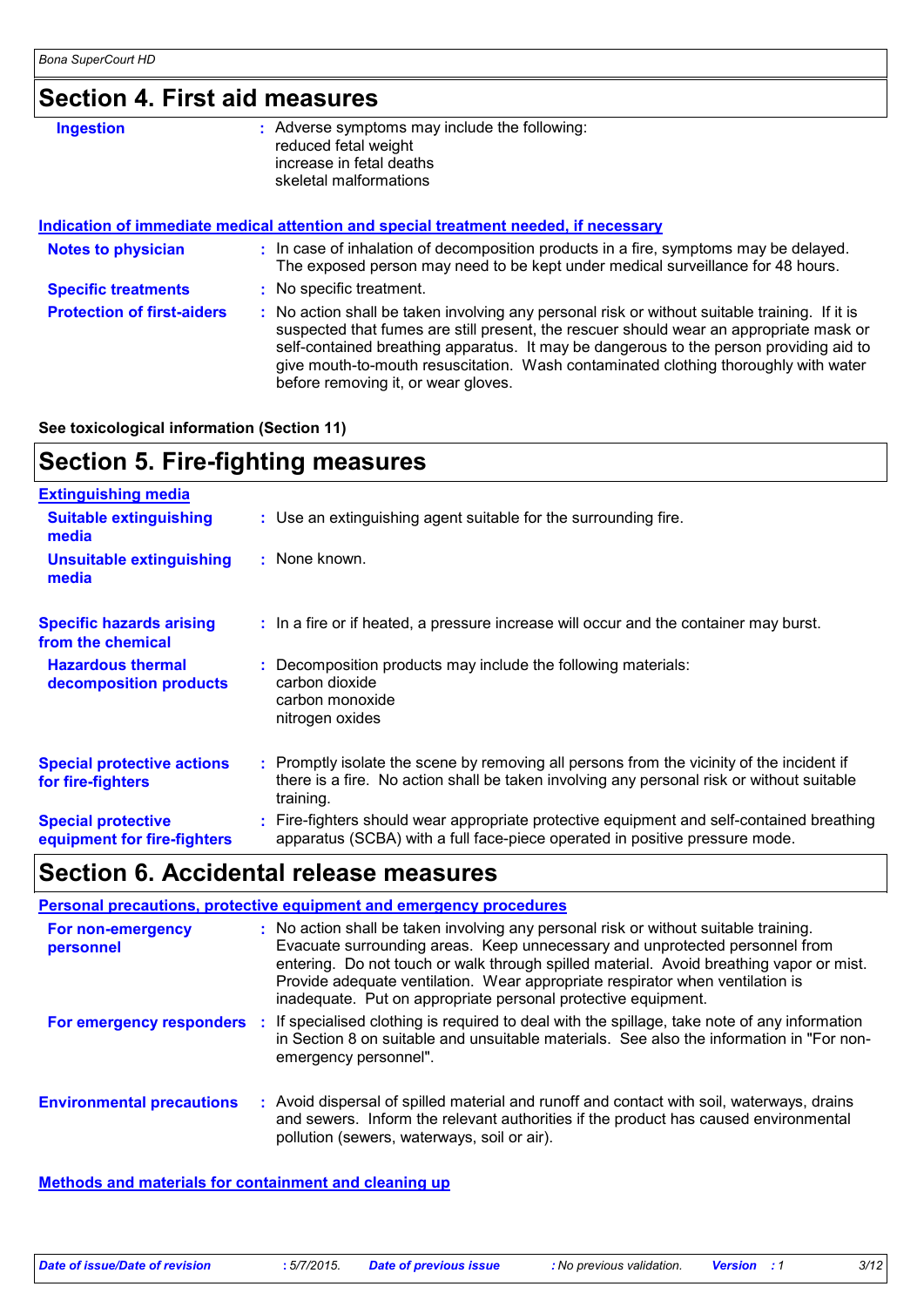### **Section 6. Accidental release measures**

| <b>Small spill</b> | : Stop leak if without risk. Move containers from spill area. Dilute with water and mop up<br>if water-soluble. Alternatively, or if water-insoluble, absorb with an inert dry material and<br>place in an appropriate waste disposal container. Dispose of via a licensed waste<br>disposal contractor.                                                                                                                                                                                                                                                                                                                                                                                                     |
|--------------------|--------------------------------------------------------------------------------------------------------------------------------------------------------------------------------------------------------------------------------------------------------------------------------------------------------------------------------------------------------------------------------------------------------------------------------------------------------------------------------------------------------------------------------------------------------------------------------------------------------------------------------------------------------------------------------------------------------------|
| <b>Large spill</b> | : Stop leak if without risk. Move containers from spill area. Approach release from<br>upwind. Prevent entry into sewers, water courses, basements or confined areas. Wash<br>spillages into an effluent treatment plant or proceed as follows. Contain and collect<br>spillage with non-combustible, absorbent material e.g. sand, earth, vermiculite or<br>diatomaceous earth and place in container for disposal according to local regulations<br>(see Section 13). Dispose of via a licensed waste disposal contractor. Contaminated<br>absorbent material may pose the same hazard as the spilled product. Note: see<br>Section 1 for emergency contact information and Section 13 for waste disposal. |

### **Section 7. Handling and storage**

### **Precautions for safe handling**

| <b>Protective measures</b>                                                       | : Put on appropriate personal protective equipment (see Section 8). Avoid exposure -<br>obtain special instructions before use. Avoid exposure during pregnancy. Do not<br>handle until all safety precautions have been read and understood. Do not get in eyes<br>or on skin or clothing. Do not ingest. Avoid breathing vapor or mist. If during normal<br>use the material presents a respiratory hazard, use only with adequate ventilation or<br>wear appropriate respirator. Keep in the original container or an approved alternative<br>made from a compatible material, kept tightly closed when not in use. Empty containers<br>retain product residue and can be hazardous. Do not reuse container. |
|----------------------------------------------------------------------------------|-----------------------------------------------------------------------------------------------------------------------------------------------------------------------------------------------------------------------------------------------------------------------------------------------------------------------------------------------------------------------------------------------------------------------------------------------------------------------------------------------------------------------------------------------------------------------------------------------------------------------------------------------------------------------------------------------------------------|
| <b>Advice on general</b><br>occupational hygiene                                 | : Eating, drinking and smoking should be prohibited in areas where this material is<br>handled, stored and processed. Workers should wash hands and face before eating,<br>drinking and smoking. Remove contaminated clothing and protective equipment before<br>entering eating areas. See also Section 8 for additional information on hygiene<br>measures.                                                                                                                                                                                                                                                                                                                                                   |
| <b>Conditions for safe storage,</b><br>including any<br><b>incompatibilities</b> | Do not store above the following temperature: 38°C (100.4°F). Store in accordance with<br>local regulations. Store in original container protected from direct sunlight in a dry, cool<br>and well-ventilated area, away from incompatible materials (see Section 10) and food<br>and drink. Store locked up. Keep container tightly closed and sealed until ready for use.<br>Containers that have been opened must be carefully resealed and kept upright to<br>prevent leakage. Do not store in unlabeled containers. Use appropriate containment to<br>avoid environmental contamination.                                                                                                                   |

### **Section 8. Exposure controls/personal protection**

### **Control parameters**

### **Occupational exposure limits**

| <b>Ingredient name</b>                |            |                               | <b>Exposure limits</b>                                  |
|---------------------------------------|------------|-------------------------------|---------------------------------------------------------|
| N-methyl-2-pyrrolidone                |            |                               | <b>ACGIH TLV (United States). Absorbed</b>              |
|                                       |            |                               | through skin.                                           |
|                                       |            |                               | TWA: 10 ppm 8 hours.                                    |
|                                       |            |                               | AIHA WEEL (United States, 10/2011).                     |
|                                       |            |                               | Absorbed through skin.                                  |
|                                       |            |                               | TWA: 10 ppm 8 hours.                                    |
| (2-methoxymethylethoxy)propanol       |            |                               | <b>ACGIH TLV (United States, 4/2014).</b>               |
|                                       |            |                               | Absorbed through skin.                                  |
|                                       |            |                               | TWA: 100 ppm 8 hours.                                   |
|                                       |            |                               | TWA: 606 mg/m <sup>3</sup> 8 hours.                     |
|                                       |            |                               | STEL: 150 ppm 15 minutes.                               |
|                                       |            |                               | STEL: 909 mg/m <sup>3</sup> 15 minutes.                 |
|                                       |            |                               | OSHA PEL 1989 (United States, 3/1989).                  |
|                                       |            |                               | Absorbed through skin.                                  |
|                                       |            |                               | TWA: 100 ppm 8 hours.                                   |
|                                       |            |                               | TWA: 600 mg/m <sup>3</sup> 8 hours.                     |
|                                       |            |                               | STEL: 150 ppm 15 minutes.                               |
|                                       |            |                               | STEL: 900 mg/m <sup>3</sup> 15 minutes.                 |
| <b>Date of issue/Date of revision</b> | :5/7/2015. | <b>Date of previous issue</b> | 4/12<br>: No previous validation.<br><b>Version</b> : 1 |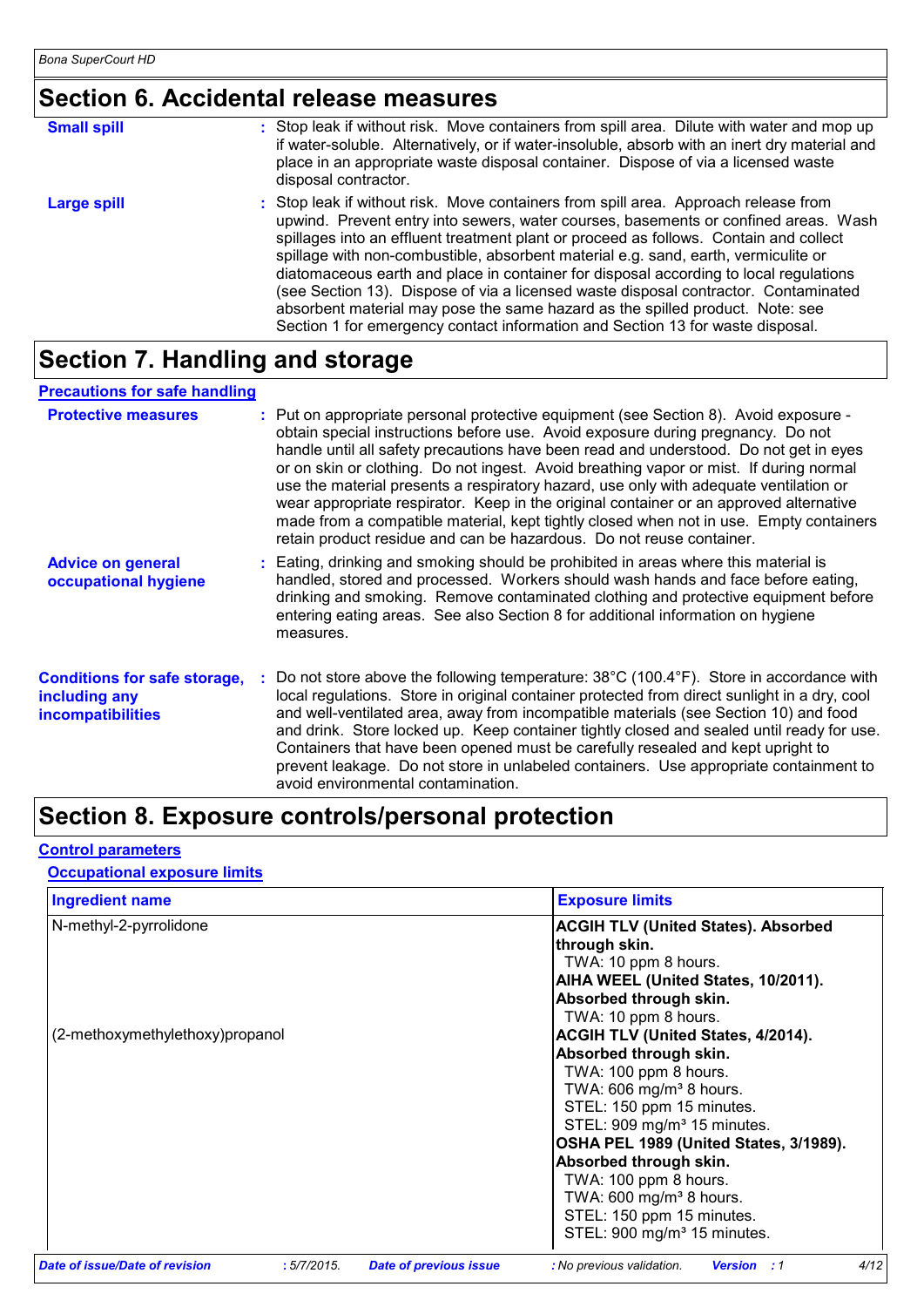*Bona SuperCourt HD*

### **Section 8. Exposure controls/personal protection**

|                                            | NIOSH REL (United States, 10/2013).<br>Absorbed through skin.<br>TWA: 100 ppm 10 hours.<br>TWA: 600 mg/m <sup>3</sup> 10 hours.<br>STEL: 150 ppm 15 minutes.<br>STEL: 900 mg/m <sup>3</sup> 15 minutes.<br>OSHA PEL (United States, 2/2013).<br>Absorbed through skin.<br>TWA: 100 ppm 8 hours.<br>TWA: 600 mg/m <sup>3</sup> 8 hours.                                                                                                                                                                                                                                                                                 |  |  |
|--------------------------------------------|------------------------------------------------------------------------------------------------------------------------------------------------------------------------------------------------------------------------------------------------------------------------------------------------------------------------------------------------------------------------------------------------------------------------------------------------------------------------------------------------------------------------------------------------------------------------------------------------------------------------|--|--|
| <b>Appropriate engineering</b><br>controls | If user operations generate dust, fumes, gas, vapor or mist, use process enclosures,<br>local exhaust ventilation or other engineering controls to keep worker exposure to<br>airborne contaminants below any recommended or statutory limits.                                                                                                                                                                                                                                                                                                                                                                         |  |  |
| <b>Environmental exposure</b><br>controls  | Emissions from ventilation or work process equipment should be checked to ensure<br>they comply with the requirements of environmental protection legislation. In some<br>cases, fume scrubbers, filters or engineering modifications to the process equipment<br>will be necessary to reduce emissions to acceptable levels.                                                                                                                                                                                                                                                                                          |  |  |
| <b>Individual protection measures</b>      |                                                                                                                                                                                                                                                                                                                                                                                                                                                                                                                                                                                                                        |  |  |
| <b>Hygiene measures</b>                    | : Wash hands, forearms and face thoroughly after handling chemical products, before<br>eating, smoking and using the lavatory and at the end of the working period.<br>Appropriate techniques should be used to remove potentially contaminated clothing.<br>Wash contaminated clothing before reusing. Ensure that eyewash stations and safety<br>showers are close to the workstation location.                                                                                                                                                                                                                      |  |  |
| <b>Eye/face protection</b>                 | Safety eyewear complying with an approved standard should be used when a risk<br>assessment indicates this is necessary to avoid exposure to liquid splashes, mists,<br>gases or dusts. If contact is possible, the following protection should be worn, unless<br>the assessment indicates a higher degree of protection: safety glasses with side-<br>shields.                                                                                                                                                                                                                                                       |  |  |
| <b>Skin protection</b>                     |                                                                                                                                                                                                                                                                                                                                                                                                                                                                                                                                                                                                                        |  |  |
| <b>Hand protection</b>                     | : Chemical-resistant, impervious gloves complying with an approved standard should be<br>worn at all times when handling chemical products if a risk assessment indicates this is<br>necessary. Considering the parameters specified by the glove manufacturer, check<br>during use that the gloves are still retaining their protective properties. It should be<br>noted that the time to breakthrough for any glove material may be different for different<br>glove manufacturers. In the case of mixtures, consisting of several substances, the<br>protection time of the gloves cannot be accurately estimated. |  |  |
| <b>Body protection</b>                     | Personal protective equipment for the body should be selected based on the task being<br>performed and the risks involved and should be approved by a specialist before<br>handling this product.                                                                                                                                                                                                                                                                                                                                                                                                                      |  |  |
| <b>Other skin protection</b>               | : Appropriate footwear and any additional skin protection measures should be selected<br>based on the task being performed and the risks involved and should be approved by a<br>specialist before handling this product.                                                                                                                                                                                                                                                                                                                                                                                              |  |  |
| <b>Respiratory protection</b>              | : Use a properly fitted, air-purifying or air-fed respirator complying with an approved<br>standard if a risk assessment indicates this is necessary. Respirator selection must be<br>based on known or anticipated exposure levels, the hazards of the product and the safe<br>working limits of the selected respirator.                                                                                                                                                                                                                                                                                             |  |  |

### **Section 9. Physical and chemical properties**

| ______<br>__ _ _ _    | $  -$<br>        |
|-----------------------|------------------|
| <b>Melting point</b>  | : Not available. |
| pH                    | : 8 to 9         |
| <b>Odor threshold</b> | : Not available. |
| <b>Odor</b>           | : Sweet Acrylic  |
| <b>Color</b>          | : Milky white    |
| <b>Physical state</b> | : Liquid.        |
| <b>Appearance</b>     |                  |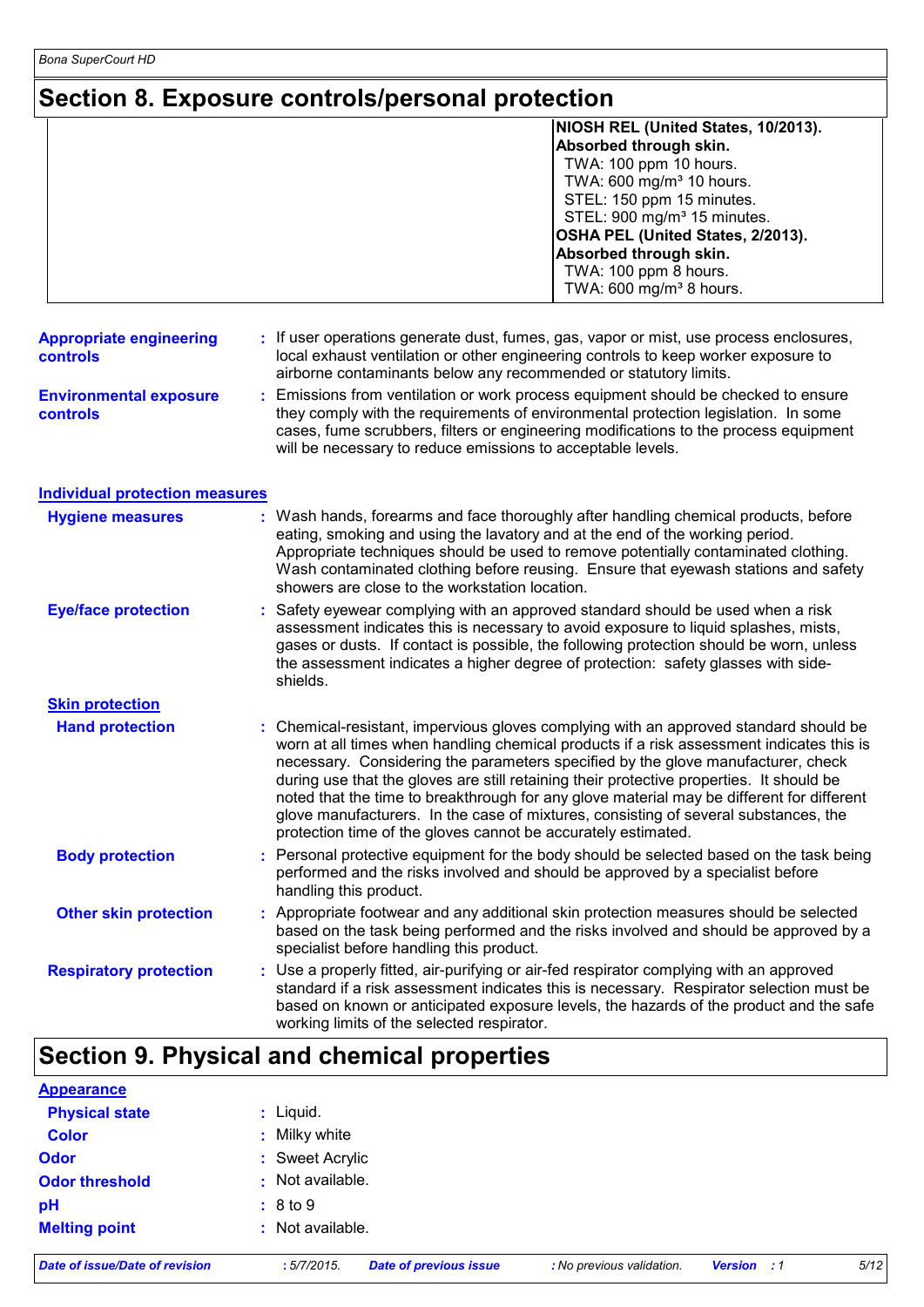### **Section 9. Physical and chemical properties**

| <b>Boiling point</b>                                   |    | $:$ Not available.         |
|--------------------------------------------------------|----|----------------------------|
| <b>Flash point</b>                                     | t. | Not applicable.            |
| <b>Evaporation rate</b>                                |    | $:$ <1 (butyl acetate = 1) |
| <b>Flammability (solid, gas)</b>                       |    | Not available.             |
| <b>Lower and upper explosive</b><br>(flammable) limits | ÷. | Not available.             |
| <b>Vapor pressure</b>                                  | t. | Not available.             |
| <b>Vapor density</b>                                   |    | : $>1$ [Air = 1]           |
| <b>Relative density</b>                                | t. | Not available.             |
| <b>Solubility</b>                                      | t. | Not available.             |
| <b>Partition coefficient: n-</b><br>octanol/water      | t. | Not available.             |
| <b>Auto-ignition temperature</b>                       |    | : Not available.           |
| <b>Decomposition temperature</b>                       | ÷. | Not available.             |
| Viscosity                                              | t  | Not available.             |
|                                                        |    |                            |

### **Section 10. Stability and reactivity**

| <b>Reactivity</b>                                   | : No specific test data related to reactivity available for this product or its ingredients.              |
|-----------------------------------------------------|-----------------------------------------------------------------------------------------------------------|
| <b>Chemical stability</b>                           | : The product is stable.                                                                                  |
| <b>Possibility of hazardous</b><br><b>reactions</b> | : Under normal conditions of storage and use, hazardous reactions will not occur.                         |
| <b>Conditions to avoid</b>                          | : No specific data.                                                                                       |
| <b>Incompatible materials</b>                       | : No specific data.                                                                                       |
| <b>Hazardous decomposition</b><br>products          | : Under normal conditions of storage and use, hazardous decomposition products should<br>not be produced. |

### **Section 11. Toxicological information**

### **Information on toxicological effects**

| <b>Acute toxicity</b>               |                                 |                |             |                 |  |  |
|-------------------------------------|---------------------------------|----------------|-------------|-----------------|--|--|
| <b>Product/ingredient name</b>      | <b>Result</b>                   | <b>Species</b> | <b>Dose</b> | <b>Exposure</b> |  |  |
| N-methyl-2-pyrrolidone              | LC50 Inhalation Dusts and mists | Rat            | $>5.1$ mg/l | 4 hours         |  |  |
|                                     | LD50 Dermal                     | Rabbit         | 8000 mg/kg  |                 |  |  |
|                                     | LD50 Dermal                     | Rat            | 7000 mg/kg  |                 |  |  |
|                                     | LD50 Oral                       | Rat            | 3600 mg/kg  |                 |  |  |
| (2-methoxymethylethoxy)<br>propanol | LD50 Dermal                     | Rabbit         | 9500 mg/kg  |                 |  |  |
|                                     | LD50 Oral                       | Rat            | 5130 mg/kg  |                 |  |  |

| <b>Irritation/Corrosion</b>         |                          |                |              |                            |                    |  |  |
|-------------------------------------|--------------------------|----------------|--------------|----------------------------|--------------------|--|--|
| <b>Product/ingredient name</b>      | <b>Result</b>            | <b>Species</b> | <b>Score</b> | <b>Exposure</b>            | <b>Observation</b> |  |  |
| N-methyl-2-pyrrolidone              | Eyes - Moderate irritant | Rabbit         |              | 100<br>milligrams          |                    |  |  |
| (2-methoxymethylethoxy)<br>propanol | Eyes - Mild irritant     | Human          |              | 8 milligrams               |                    |  |  |
|                                     | Eyes - Mild irritant     | Rabbit         |              | 24 hours 500<br>milligrams |                    |  |  |
|                                     | Skin - Mild irritant     | Rabbit         |              | 500<br>milligrams          |                    |  |  |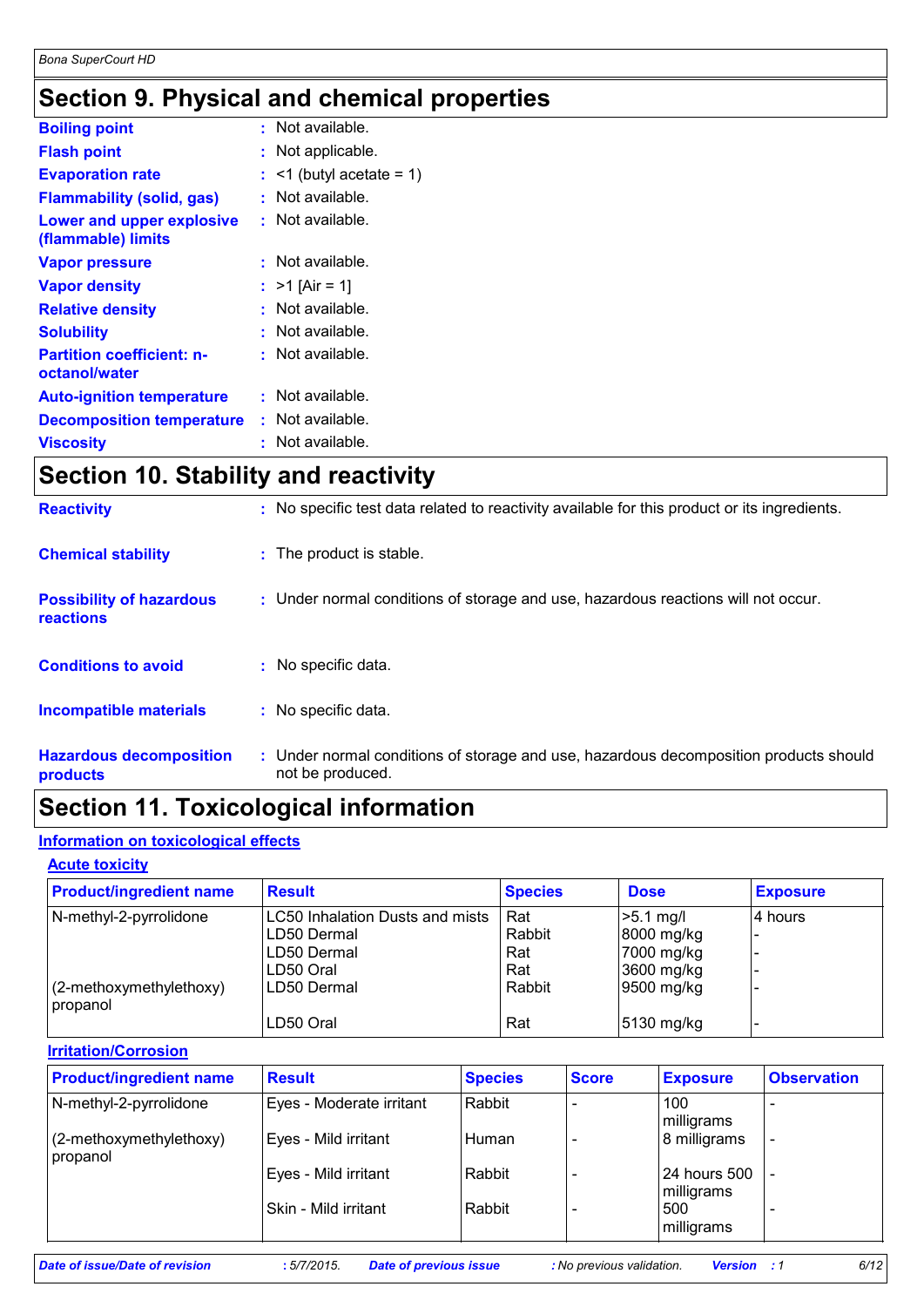## **Section 11. Toxicological information**

#### **Sensitization**

Not available.

#### **Mutagenicity**

Not available.

### **Carcinogenicity**

Not available.

#### **Reproductive toxicity**

Not available.

### **Teratogenicity**

Not available.

#### **Specific target organ toxicity (single exposure)**

| <b>Name</b>            | <b>Category</b> | ∣ Route of<br>exposure | <b>Target organs</b>            |
|------------------------|-----------------|------------------------|---------------------------------|
| N-methyl-2-pyrrolidone | Category 3      | Not applicable.        | Respiratory tract<br>irritation |

### **Specific target organ toxicity (repeated exposure)**

Not available.

### **Aspiration hazard**

Not available.

| <b>Information on the likely</b><br>routes of exposure | : Not available.                                                                                                            |
|--------------------------------------------------------|-----------------------------------------------------------------------------------------------------------------------------|
| <b>Potential acute health effects</b>                  |                                                                                                                             |
| <b>Eye contact</b>                                     | : No known significant effects or critical hazards.                                                                         |
| <b>Inhalation</b>                                      | : No known significant effects or critical hazards.                                                                         |
| <b>Skin contact</b>                                    | : No known significant effects or critical hazards.                                                                         |
| <b>Ingestion</b>                                       | : No known significant effects or critical hazards.                                                                         |
| <b>Eye contact</b>                                     | Symptoms related to the physical, chemical and toxicological characteristics<br>: No specific data.                         |
| <b>Inhalation</b>                                      | : Adverse symptoms may include the following:<br>reduced fetal weight<br>increase in fetal deaths<br>skeletal malformations |
| <b>Skin contact</b>                                    |                                                                                                                             |

|                  | reduced fetal weight<br>increase in fetal deaths<br>skeletal malformations                        |
|------------------|---------------------------------------------------------------------------------------------------|
| <b>Ingestion</b> | : Adverse symptoms may include the following:<br>reduced fetal weight<br>increase in fetal deaths |

| Delayed and immediate effects and also chronic effects from short and long term exposure |                  |  |  |  |
|------------------------------------------------------------------------------------------|------------------|--|--|--|
| <b>Short term exposure</b>                                                               |                  |  |  |  |
| <b>Potential immediate</b><br><b>effects</b>                                             | : Not available. |  |  |  |
| <b>Potential delayed effects : Not available.</b>                                        |                  |  |  |  |
| Long term exposure                                                                       |                  |  |  |  |

skeletal malformations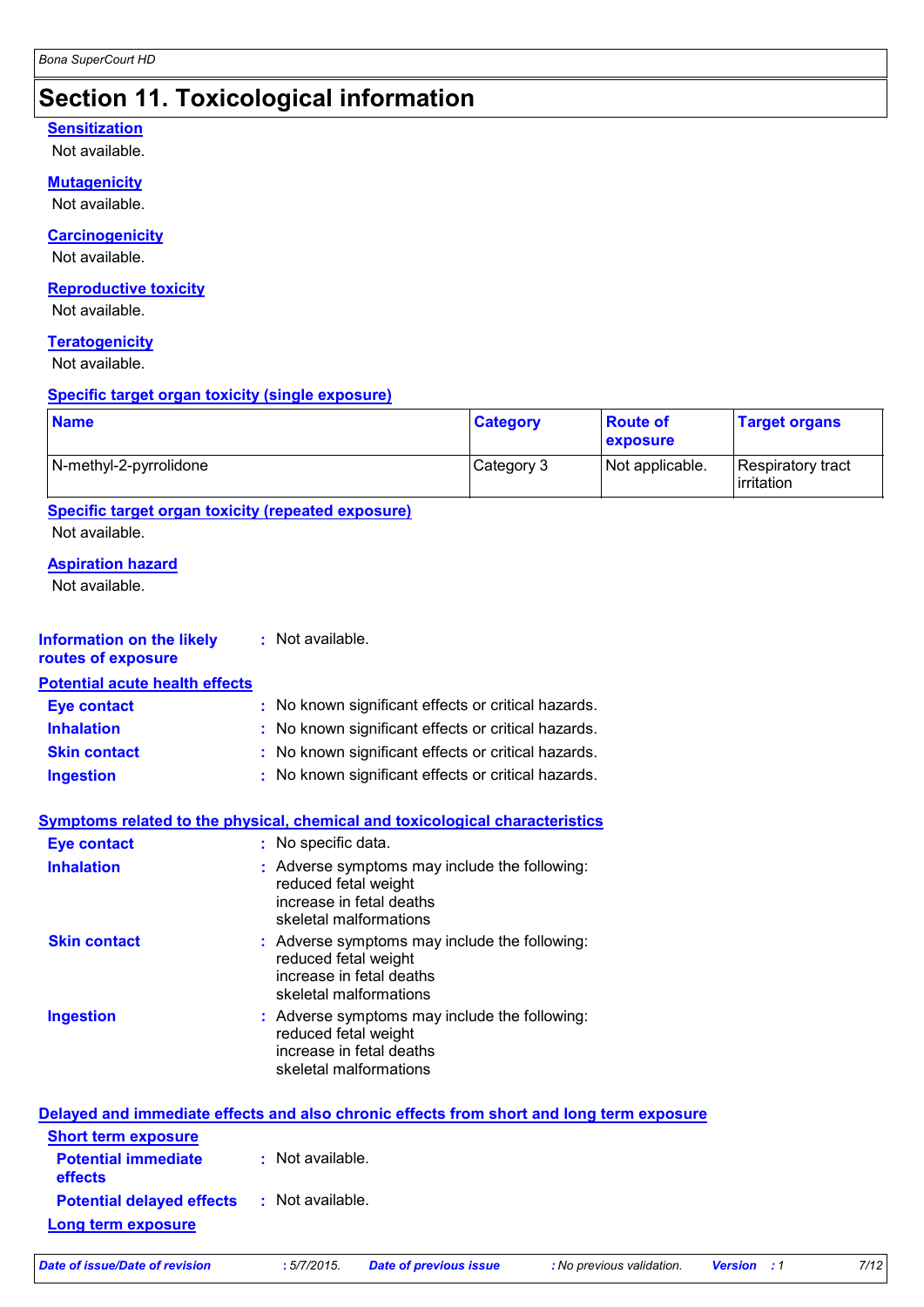### **Section 11. Toxicological information**

| <b>Potential immediate</b><br>effects   | : Not available.                                    |
|-----------------------------------------|-----------------------------------------------------|
| <b>Potential delayed effects</b>        | $:$ Not available.                                  |
| <b>Potential chronic health effects</b> |                                                     |
| Not available.                          |                                                     |
| <b>General</b>                          | : No known significant effects or critical hazards. |
| <b>Carcinogenicity</b>                  | : No known significant effects or critical hazards. |
| <b>Mutagenicity</b>                     | : No known significant effects or critical hazards. |
| <b>Teratogenicity</b>                   | : May damage the unborn child.                      |
| <b>Developmental effects</b>            | : No known significant effects or critical hazards. |
| <b>Fertility effects</b>                | : No known significant effects or critical hazards. |
|                                         |                                                     |

### **Numerical measures of toxicity**

| <b>Acute toxicity estimates</b> |             |                  |  |
|---------------------------------|-------------|------------------|--|
|                                 | Route       | <b>ATE</b> value |  |
|                                 | <b>Oral</b> | 85640.9 mg/kg    |  |

### **Section 12. Ecological information**

### **Toxicity**

| <b>Product/ingredient name</b>      | <b>Result</b>                                                                  | <b>Species</b>                                | <b>Exposure</b>                     |
|-------------------------------------|--------------------------------------------------------------------------------|-----------------------------------------------|-------------------------------------|
| N-methyl-2-pyrrolidone              | Acute EC50 >1000 mg/l                                                          | Daphnia                                       | 24 hours                            |
|                                     | Acute IC50 >500 mg/l                                                           | Algae                                         | 72 hours                            |
|                                     | Acute LC50 1.23 ppm Fresh water                                                | Daphnia - Daphnia magna                       | l 48 hours                          |
| (2-methoxymethylethoxy)<br>propanol | Acute LC50 >500 mg/l<br>Acute LC50 832 ppm Fresh water<br>Acute EC50 1919 mg/l | Fish<br>Fish - Lepomis macrochirus<br>Daphnia | 96 hours<br>196 hours<br>l 48 hours |
|                                     | Acute LC50 >969 mg/l                                                           | Algae                                         | 96 hours                            |
|                                     | Acute LC50 >10000 mg/l                                                         | Fish                                          | l 96 hours                          |

#### **Persistence and degradability**

| <b>Product/ingredient name</b>                       | <b>Aquatic half-life</b> | <b>Photolysis</b> | <b>Biodegradability</b> |
|------------------------------------------------------|--------------------------|-------------------|-------------------------|
| N-methyl-2-pyrrolidone<br>$(2$ -methoxymethylethoxy) |                          |                   | Readily<br>Readily      |
| <i><b>I</b></i> propanol                             |                          |                   |                         |

#### **Bioaccumulative potential**

| <b>Product/ingredient name</b>                                   | $\mathsf{LogP}_\mathsf{ow}$ | <b>BCF</b> | <b>Potential</b> |
|------------------------------------------------------------------|-----------------------------|------------|------------------|
| N-methyl-2-pyrrolidone<br>$(2$ -methoxymethylethoxy)<br>propanol | $-0.46$<br>0.004            |            | l low<br>l low   |

#### **Mobility in soil**

**Soil/water partition coefficient (Koc)** 

**:** Not available.

**Other adverse effects** : No known significant effects or critical hazards.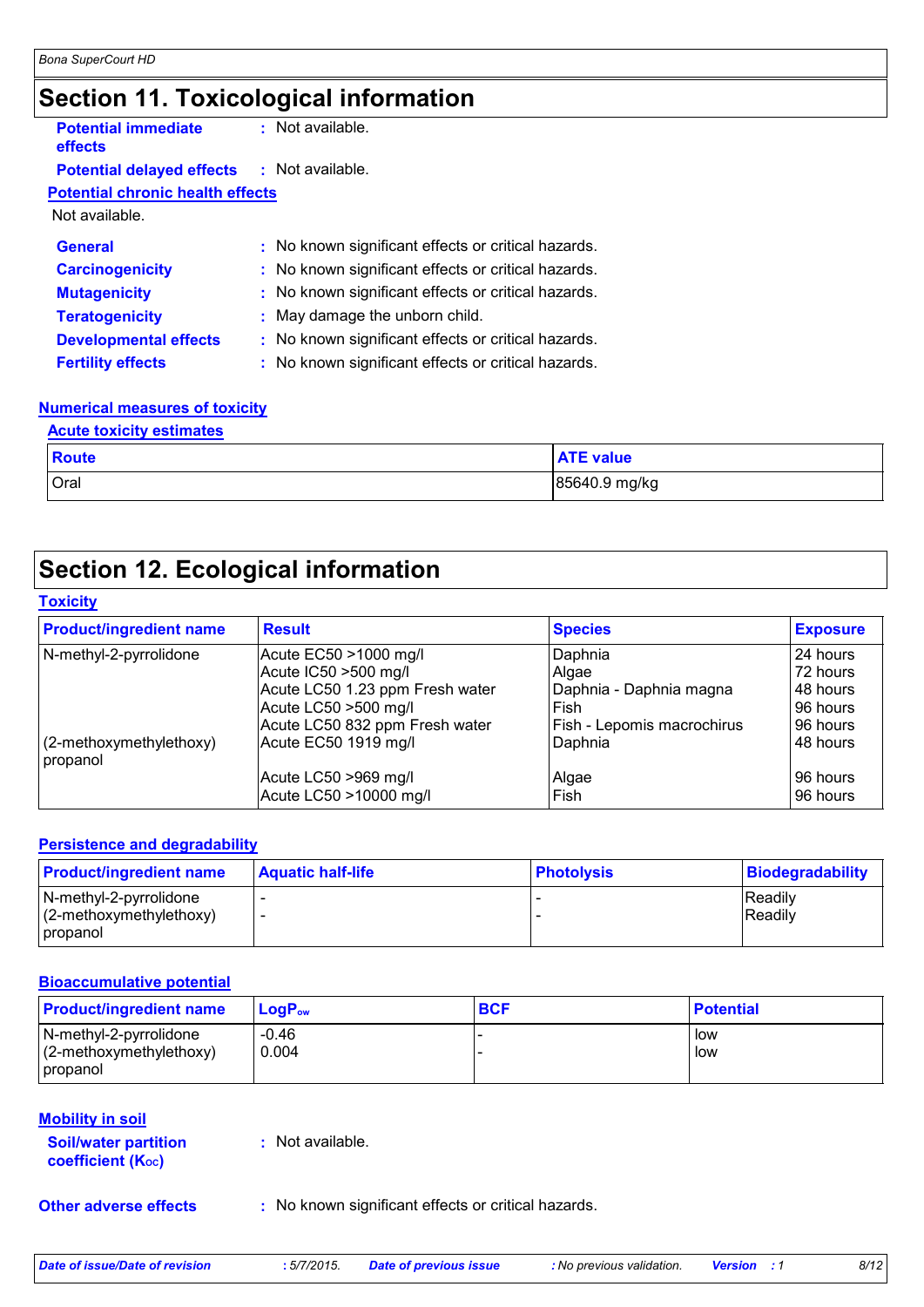### **Section 13. Disposal considerations**

**Disposal methods :**

The generation of waste should be avoided or minimized wherever possible. Disposal of this product, solutions and any by-products should at all times comply with the requirements of environmental protection and waste disposal legislation and any regional local authority requirements. Dispose of surplus and non-recyclable products via a licensed waste disposal contractor. Waste should not be disposed of untreated to the sewer unless fully compliant with the requirements of all authorities with jurisdiction. Waste packaging should be recycled. Incineration or landfill should only be considered when recycling is not feasible. This material and its container must be disposed of in a safe way. Care should be taken when handling emptied containers that have not been cleaned or rinsed out. Empty containers or liners may retain some product residues. Avoid dispersal of spilled material and runoff and contact with soil, waterways, drains and sewers.

### **Section 14. Transport information**

|                                        | <b>DOT</b><br><b>Classification</b> | <b>TDG</b><br><b>Classification</b> | <b>Mexico</b><br><b>Classification</b> | <b>ADR/RID</b> | <b>IMDG</b>    | <b>IATA</b>    |
|----------------------------------------|-------------------------------------|-------------------------------------|----------------------------------------|----------------|----------------|----------------|
| <b>UN number</b>                       | Not regulated.                      | Not regulated.                      | Not regulated.                         | Not regulated. | Not regulated. | Not regulated. |
| <b>UN proper</b><br>shipping name      |                                     |                                     |                                        |                |                |                |
| <b>Transport</b><br>hazard class(es)   |                                     |                                     |                                        |                |                |                |
| <b>Packing group</b>                   | $\qquad \qquad$                     |                                     |                                        |                | ۰              |                |
| <b>Environmental</b><br><b>hazards</b> | No.                                 | No.                                 | No.                                    | No.            | No.            | No.            |
| <b>Additional</b><br>information       |                                     |                                     |                                        |                |                |                |

**Special precautions for user** : Transport within user's premises: always transport in closed containers that are upright and secure. Ensure that persons transporting the product know what to do in the event of an accident or spillage.

**Transport in bulk according :** Not available. **to Annex II of MARPOL 73/78 and the IBC Code**

### **Section 15. Regulatory information**

| <b>U.S. Federal regulations</b>                                                   | $:$ TSCA 8(a) PAIR: 2,2'-ethylenedioxydiethyl bis(2-ethylhexanoate);<br>(2-methoxymethylethoxy)propanol; 1-(2-butoxy-1-methylethoxy)propan-2-ol<br><b>TSCA 8(a) CDR Exempt/Partial exemption:</b> Not determined<br>All components are listed or exempted.<br>Clean Water Act (CWA) 311: triethylamine |
|-----------------------------------------------------------------------------------|--------------------------------------------------------------------------------------------------------------------------------------------------------------------------------------------------------------------------------------------------------------------------------------------------------|
| <b>Clean Air Act Section 112</b><br>(b) Hazardous Air<br><b>Pollutants (HAPS)</b> | : Not listed                                                                                                                                                                                                                                                                                           |
| <b>Clean Air Act Section 602</b><br><b>Class I Substances</b>                     | : Not listed                                                                                                                                                                                                                                                                                           |
| <b>Clean Air Act Section 602</b><br><b>Class II Substances</b>                    | : Not listed                                                                                                                                                                                                                                                                                           |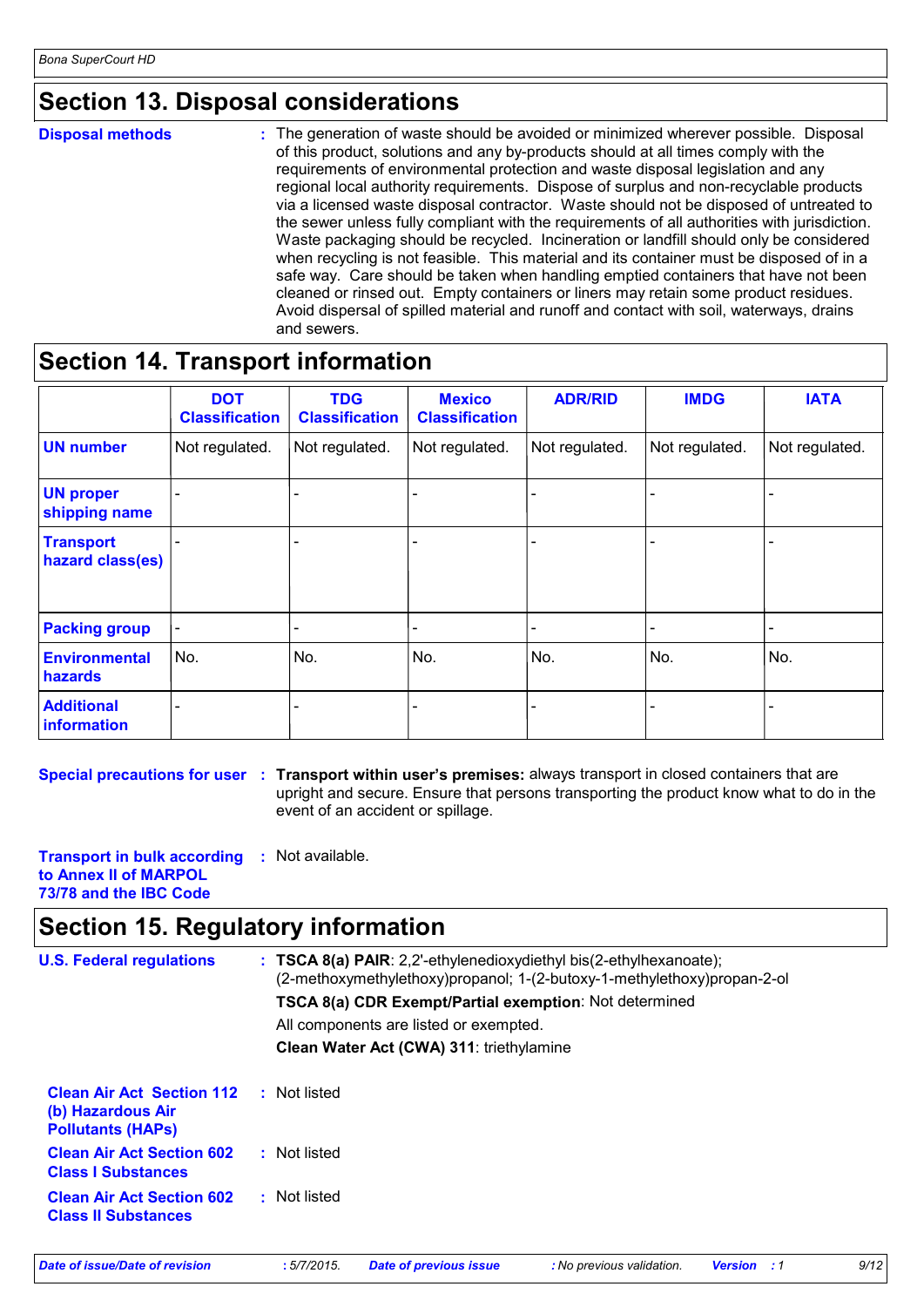### **Section 15. Regulatory information**

| <b>DEA List I Chemicals</b><br>(Precursor Chemicals)         | : Not listed |
|--------------------------------------------------------------|--------------|
| <b>DEA List II Chemicals</b><br><b>(Essential Chemicals)</b> | : Not listed |

#### **SARA 302/304**

#### **Composition/information on ingredients**

No products were found.

#### **SARA 304 RQ :** Not applicable.

#### **SARA 311/312**

**Classification :** Delayed (chronic) health hazard

#### **Composition/information on ingredients**

| <b>Name</b>                                                   | $\frac{9}{6}$            | <b>Fire</b>  | <b>Sudden</b><br>hazard release of<br><b>pressure</b> | <b>Reactive</b> | Immediate<br>(acute)<br>health<br>hazard | <b>Delayed</b><br>(chronic)<br>health<br>hazard |
|---------------------------------------------------------------|--------------------------|--------------|-------------------------------------------------------|-----------------|------------------------------------------|-------------------------------------------------|
| N-methyl-2-pyrrolidone<br>(2-methoxymethylethoxy)<br>propanol | !≥3 - <5<br>$\geq 1 - 3$ | Yes.<br>Yes. | No.<br>No.                                            | No.<br>No.      | No.<br>Yes.                              | Yes.<br>No.                                     |

#### **SARA 313**

|                                           | <b>Product name</b>    | <b>CAS number</b> | $\frac{9}{6}$ |
|-------------------------------------------|------------------------|-------------------|---------------|
| <b>Form R - Reporting</b><br>requirements | N-methyl-2-pyrrolidone | 872-50-4          | 1≥3 - <5      |
| <b>Supplier notification</b>              | N-methyl-2-pyrrolidone | 872-50-4          | 1≥3 - <5      |

SARA 313 notifications must not be detached from the SDS and any copying and redistribution of the SDS shall include copying and redistribution of the notice attached to copies of the SDS subsequently redistributed.

#### **State regulations**

| <b>Massachusetts</b> | : The following components are listed: 1-METHYL-2-PYRROLIDONE; DIPROPYLENE<br><b>GLYCOL METHYL ETHER</b>                                                           |
|----------------------|--------------------------------------------------------------------------------------------------------------------------------------------------------------------|
| <b>New York</b>      | : None of the components are listed.                                                                                                                               |
| <b>New Jersey</b>    | : The following components are listed: 1-METHYL-2-PYRROLIDONE;<br>2-PYRROLIDINONE, 1-METHYL-; DIPROPYLENE GLYCOL METHYL ETHER;<br>(2-METHOXYMETHYLETHOXY) PROPANOL |
| <b>Pennsylvania</b>  | : The following components are listed: 2-PYRROLIDINONE, 1-METHYL-;<br>(2-methoxymethylethoxy)propanol                                                              |

#### **California Prop. 65**

**WARNING:** This product contains a chemical known to the State of California to cause birth defects or other reproductive harm.

| <b>Ingredient name</b> | <b>Cancer</b> | <b>Reproductive</b> | No significant risk<br>level | <b>Maximum</b><br>acceptable dosage<br>level |
|------------------------|---------------|---------------------|------------------------------|----------------------------------------------|
| N-methyl-2-pyrrolidone | No.           | Yes.                | No.                          | $3200$ µg/day<br>(inhalation)                |

#### **International regulations**

### **Chemical Weapon Convention List Schedules I, II & III Chemicals**

Not listed.

#### **Montreal Protocol (Annexes A, B, C, E)**

Not listed.

### **Stockholm Convention on Persistent Organic Pollutants**

Not listed.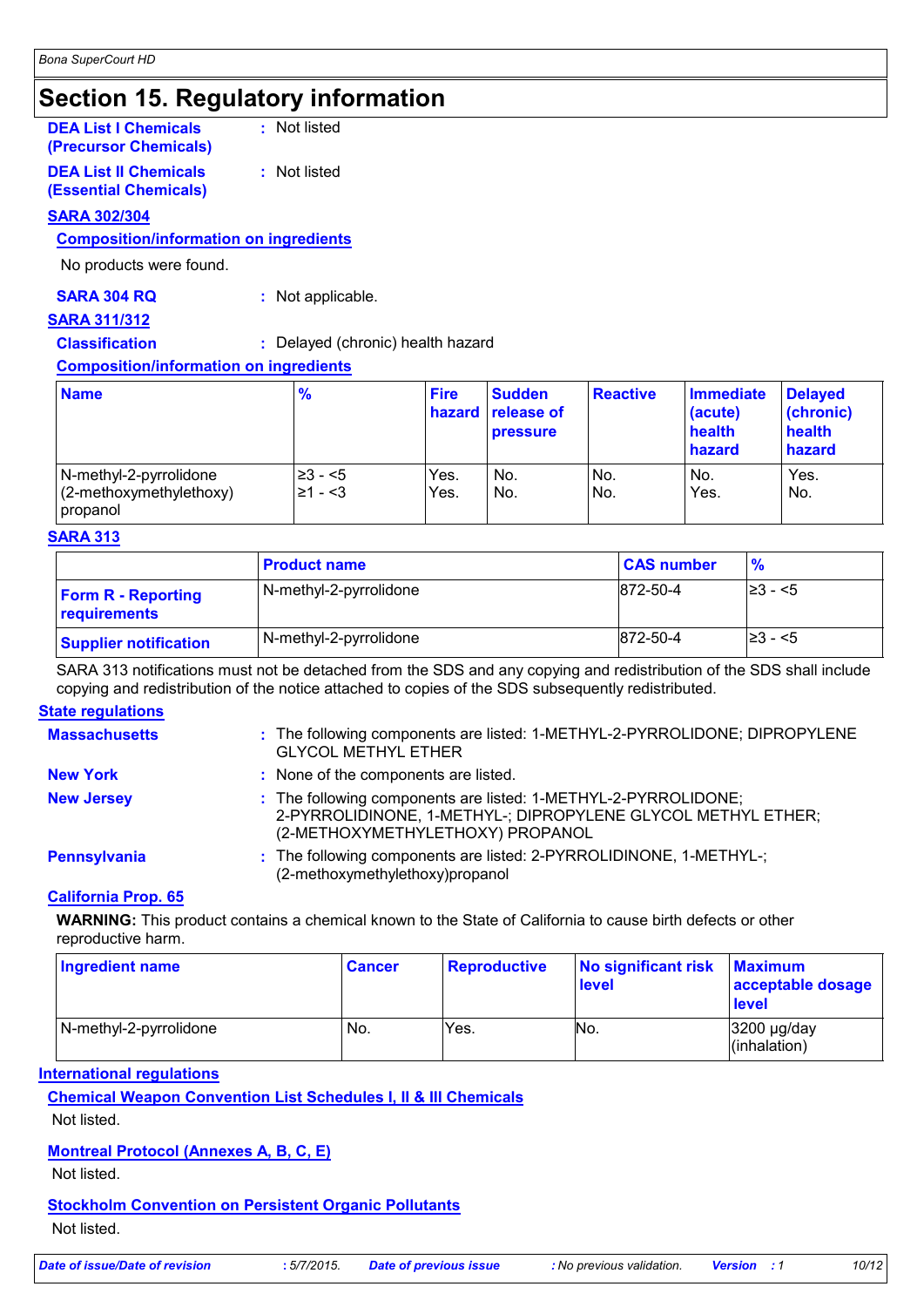### **Section 15. Regulatory information**

**Rotterdam Convention on Prior Inform Consent (PIC)**

Not listed.

### **UNECE Aarhus Protocol on POPs and Heavy Metals**

Not listed.

#### **International lists**

| <b>National inventory</b> |                                          |
|---------------------------|------------------------------------------|
| <b>Australia</b>          | : Not determined.                        |
| <b>Canada</b>             | : All components are listed or exempted. |
| <b>China</b>              | : Not determined.                        |
| <b>Europe</b>             | : Not determined.                        |
| <b>Japan</b>              | : Not determined.                        |
| <b>Malaysia</b>           | Not determined.                          |
| <b>New Zealand</b>        | : Not determined.                        |
| <b>Philippines</b>        | : Not determined.                        |
| <b>Republic of Korea</b>  | : Not determined.                        |
| <b>Taiwan</b>             | Not determined.                          |

### **Section 16. Other information**

**Hazardous Material Information System (U.S.A.)**



**Caution: HMIS® ratings are based on a 0-4 rating scale, with 0 representing minimal hazards or risks, and 4 representing significant hazards or risks Although HMIS® ratings are not required on SDSs under 29 CFR 1910. 1200, the preparer may choose to provide them. HMIS® ratings are to be used with a fully implemented HMIS® program. HMIS® is a registered mark of the National Paint & Coatings Association (NPCA). HMIS® materials may be purchased exclusively from J. J. Keller (800) 327-6868.**

**The customer is responsible for determining the PPE code for this material.**

**National Fire Protection Association (U.S.A.)**



**Reprinted with permission from NFPA 704-2001, Identification of the Hazards of Materials for Emergency Response Copyright ©1997, National Fire Protection Association, Quincy, MA 02269. This reprinted material is not the complete and official position of the National Fire Protection Association, on the referenced subject which is represented only by the standard in its entirety.**

**Copyright ©2001, National Fire Protection Association, Quincy, MA 02269. This warning system is intended to be interpreted and applied only by properly trained individuals to identify fire, health and reactivity hazards of chemicals. The user is referred to certain limited number of chemicals with recommended classifications in NFPA 49 and NFPA 325, which would be used as a guideline only. Whether the chemicals are classified by NFPA or not, anyone using the 704 systems to classify chemicals does so at their own risk.**

#### **Procedure used to derive the classification**

|                                    | <b>Classification</b> |                               | <b>Justification</b>      |                    |       |
|------------------------------------|-----------------------|-------------------------------|---------------------------|--------------------|-------|
| Repr. 1B, H360 (Unborn child)      |                       |                               | Calculation method        |                    |       |
| <b>History</b><br>Date of printing | : 5/7/2015.           |                               |                           |                    |       |
| Date of issue/Date of revision     | :5/7/2015.            | <b>Date of previous issue</b> | : No previous validation. | <b>Version</b> : 1 | 11/12 |